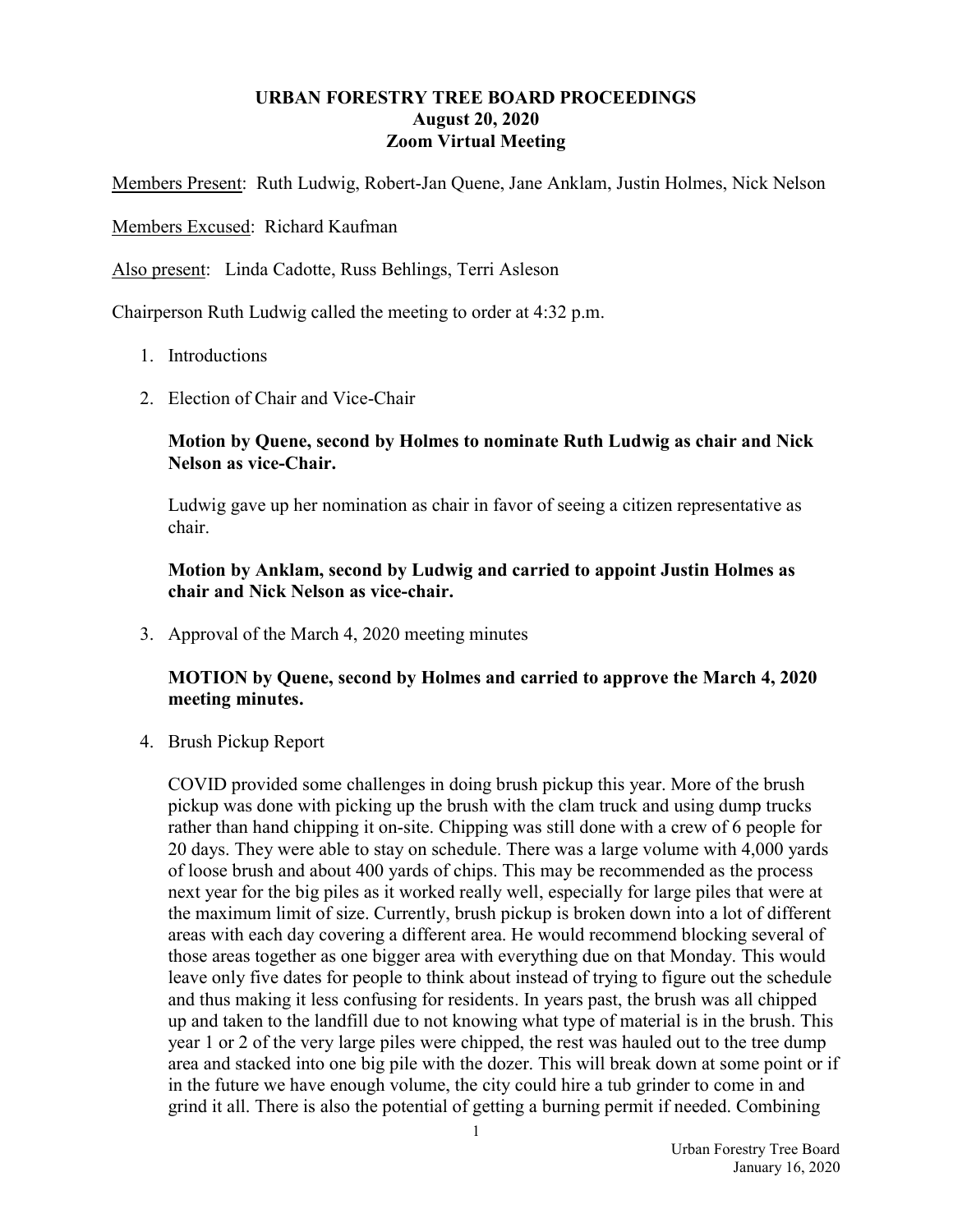schedules into more combined blocks gives the crew some more flexibility.

Our insurance provider, Cities and Villages Mutual Insurance Company, does an on-site visit every spring or fall and discuss ways we can mitigate injuries. Major shout-out to our department – there have been very few injuries and Behlings has put in a lot of additional safety measures. The insurance company has a safety grant that they allocate for different things that you can purchase and get reimbursed for that help cut down on injuries. We are looking into getting a retractable auto-locking harness tether and new harnesses for the bucket truck. Seven out of the nine injuries that our department did end up filing claims for over the last couple of years were all related to the chipper and brush pickup so the main thing about this year, with a different style of pickup, was that there were no injuries associated with it. We are moving forward with purchasing a new bucket truck soon so it would be good to have updated equipment to go with that.

5. CN Grant Communities in Bloom update

The planting sight is holding up quite well. Watering was kept up on quite well until recently when the rain picked up. When snowmobile grooming begins, extra markers will be added to the sight. Typically, the judges will come on site and do the judging but due to COVID, judging was all done via Zoom. Self-nomination forms were completed to receive awards for Outstanding Achievements in Urban Efforts, Urban Forestry, Celebrating Heritage, and then special awards for Let's Get Wild, Tree-mendous Trees, Water Warriors, Public Art and History in the Making. Results will be announced during the overall awards ceremony that will also be via Zoom. There still may be an onsite presence from the judges at some point. There is some money left in the grant. Originally all of the plantings were going to be done by volunteers but because of COVID we had great support from the Environmental Services Division staff and the Parks staff and crew who took care of the planting. Director Cadotte is working on getting some quotes from a few different companies to do the landscaping and add landscaping fabric for the America in Bloom project before the judges arrive. While volunteer efforts have been sporadic and not as robust as years past, there was some volunteer effort.

Regarding the Tree City USA celebration, Director Cadotte did a brief program on our Urban Forestry Program, Tribute Tree program, Municipal Forest, and all things trees to the Rotary Club. A screen shot of all the participants was taken and shared in their program. The Federation of Labor for the Fallen Workers Memorial asked to do a live tree planting during the Webster Dream Park celebration on September 9<sup>th</sup>. Between these two things, this will satisfy the requirements for Tree City USA. During the tree planting ceremony on September  $9<sup>th</sup>$  there could be education done on how to plant a tree properly.

Councilor Ludwig suggested using the Osaugie Trail planting for the Tree City USA next spring.

6. 2020 Tree planting and maintenance update

Tree planting was stopped earlier in the year due to the dry weather. Of the 300 trees that were to be planted this year,  $100 - 150$  have been planted so far. Some specific plantings that were completed were some Tribute Trees and the Fire Hall at Station 1. The crew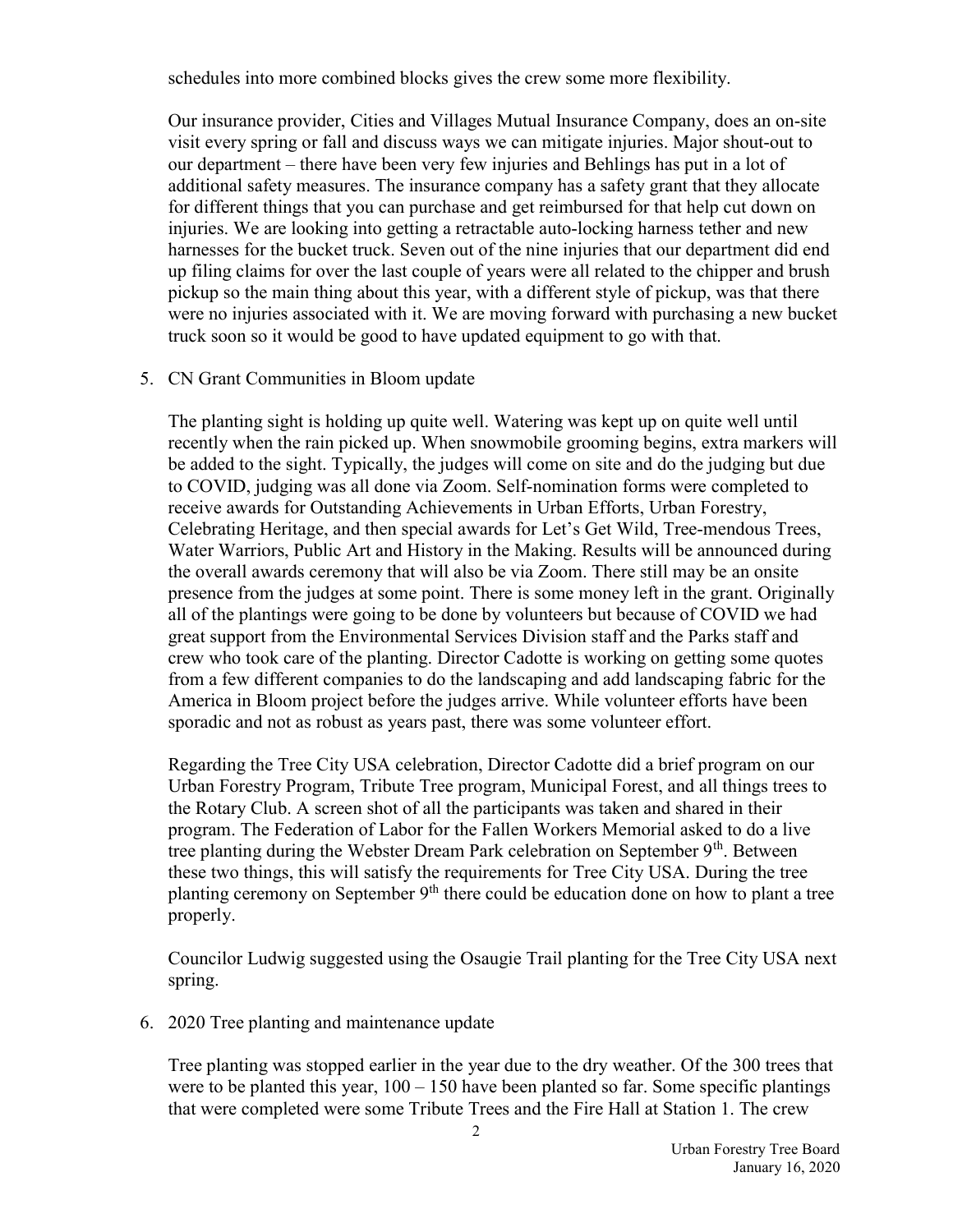hopes to resume planting in September. The trees are doing well in the gravel bed until they are able to be planted. The door hangers that were designed are still being handed out when trees are staked and then when they are planted. The new vendor, Chestnut Ridge, went pretty well and the trees are doing well.

7. Continuing Discussion/Action on Municipal Forest Management Plan

Feedback was provided by a couple of people. That feedback was incorporated into the Plan. Director Cadotte shared the changes that were made to the Plan.

Additions/Changes included: (Director Cadotte will refine the document and email it out to the board members as well)

- a. The specific purpose for the plan. The purpose statement was called for as part of what is discussed in the Comprehensive Outdoor Recreation Plan (CORP) to have a management plan specific to the Municipal Forest.
- b. Boundary Revision map for the State Natural Area (SNA). Ryan Magana sent the revised map. The Billings Drive is used as the eastern boundary, which would remove about 700 acres from the overall state natural area. There are other possibilities using topographical lines, but he believes this is a cleaner line to use. He suggested that the City should decide on the boundary with the larger forest management in mind. The City could then decide to not harvest or manage any timber within that boundary. Generally, the land to the east of the boundary is accessible and decent. Some areas of the SNA are of a much higher quality of timber. This line allows the protection of the boreal with the necessary buffer. This area would then be managed according to this stewardship plan, which will reflect the CORP. Councilor Ludwig suggested the members of the board walk through this area to really see what is out there. The Superior Municipal Forest Plan was combined with the CORP. If there are items in the 2010 Master Plan Study that were not incorporated into the CORP, we may be able to incorporate those into this new stewardship plan and members should send those items to Director Cadotte.
- 8. Continuing Discussion/Action on Dwight's Point.

Chair Holmes brought up the access to a main road. If there is no access, it would be much harder to do any harvesting. Building new road to access areas is one of the most expensive parts of an operation. The Board would like to have Ryan Magana at the next meeting to answer some questions they have regarding access, harvesting and why the line is where it is. Chair Holmes will also send out an email with possible dates for the board members to go to the Municipal Forest to look at the area and walk the Purple Trail.

9. Parks, Recreation & Forestry Director's Report

In a local development area, there was a vacant spot and the building inspection team went through the process of approving a building plan that included removing a single tree that was where the driveway was to be placed. This would be a convenience removal and so builder/owner will pay the convenience fee for the permit to remove the tree. The City will be able to plant more trees in that area to replace the canopy. This was also an